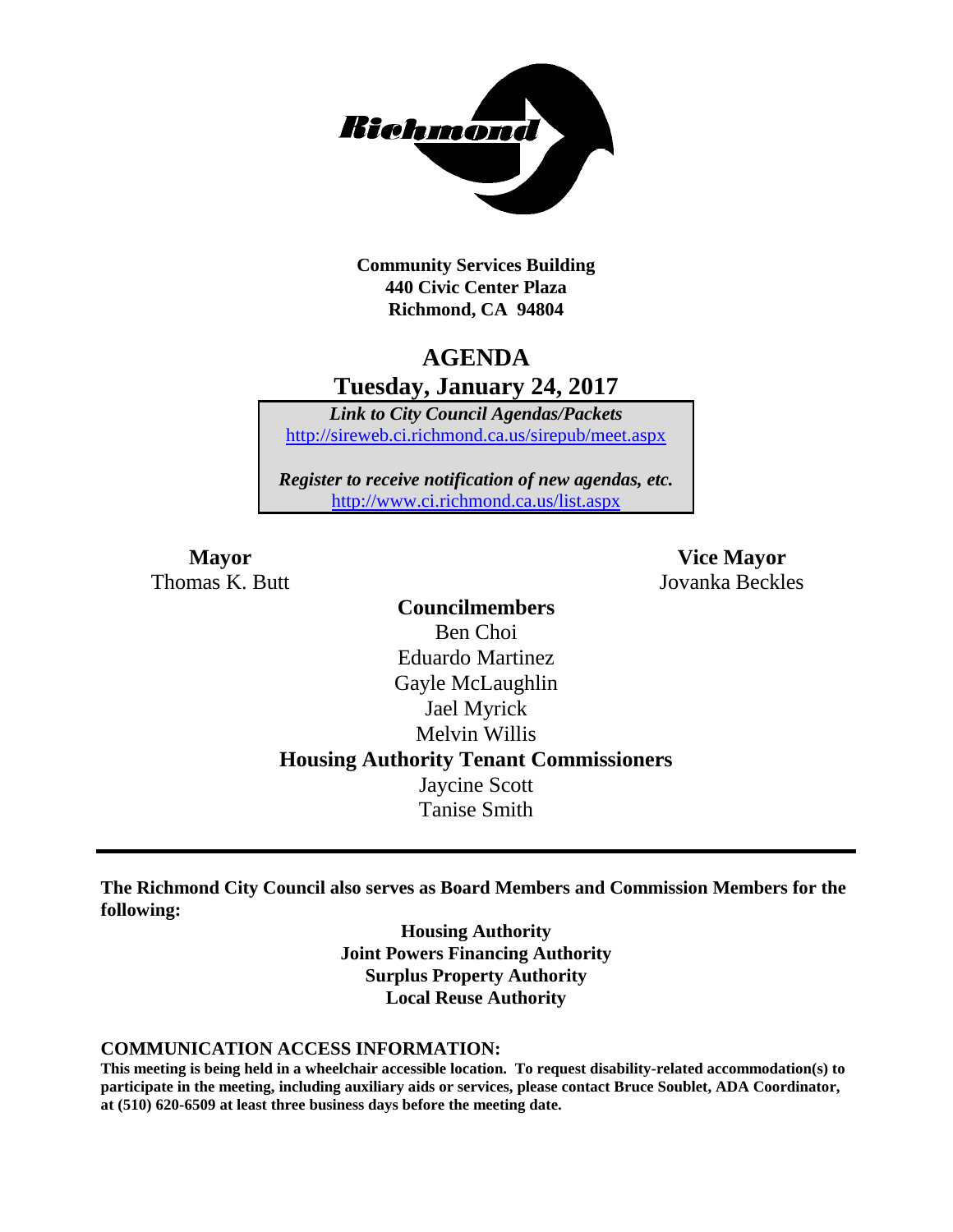# **MEETING PROCEDURES**

The City of Richmond encourages community participation at its City Council meetings and has established procedures that are intended to accommodate public input in a timely and time-sensitive way. As a courtesy to all members of the public who wish to participate in City Council meetings, please observe the following procedures:

**PUBLIC COMMENT ON AGENDA ITEMS:** Anyone who desires to address the City Council on items appearing on the agenda must complete and file a pink speaker's card with the City Clerk **prior** to the City Council's consideration of the item. Once the City Clerk has announced the item, no person shall be permitted to speak on the item other than those persons who have submitted their names to the City Clerk. Your name will be called when the item is announced for discussion. **Each speaker will be allowed up to TWO (2) MINUTES to address the City Council on NON-PUBLIC HEARING items listed on the agenda. Speakers are allowed up to THREE (3) minutes on PUBLIC HEARING items.**

**OPEN FORUM FOR PUBLIC COMMENT:** Individuals who would like to address the City Council on matters not listed on the agenda or on items remaining on the consent calendar may do so under Open Forum. All speakers must complete and file a pink speaker's card with the City Clerk **prior** to the commencement of Open Forum. The amount of time allotted to individual speakers shall be determined based on the number of persons requesting to speak during this item. **The time allocation for each speaker will be as follows:** 15 or fewer speakers, a maximum of 2 minutes; 16 to 24 speakers, a maximum of 1 and one-half minutes; and 25 or more speakers, a maximum of 1 minute.

#### **SPEAKERS ARE REQUESTED TO OCCUPY THE RESERVED SEATS IN THE FRONT ROW BEHIND THE SPEAKER'S PODIUM AS THEIR NAME IS ANNOUNCED BY THE CITY CLERK.**

**CONSENT CALENDAR:** Consent Calendar items are considered routine and will be enacted, approved or adopted by one motion unless a request for removal for discussion or explanation is received from the audience or the City Council. A member of the audience requesting to remove an item from the Consent Calendar must first complete a speaker's card and discuss the item with a City staff person who has knowledge of the subject material, prior to filing the card with the City Clerk and **prior** to the City Council's consideration of Agenda Review. An item removed from the Consent Calendar may be placed anywhere on the agenda following the City Council's agenda review.

**CONDUCT AT MEETINGS:** Richmond City Council meetings are limited public forums during which the City strives to provide an open, safe atmosphere and promote robust public debate. Members of the public, however, must comply with state law, as well as the City's laws and procedures and may not actually disrupt the orderly conduct of these meetings. The public, for example, may not shout or use amplifying devices, must submit comment cards and speak during their allotted time, may not create a physical disturbance, may not speak on matters unrelated to issues within the jurisdiction of the City Council or the agenda item at hand, and may not cause immediate threats to public safety.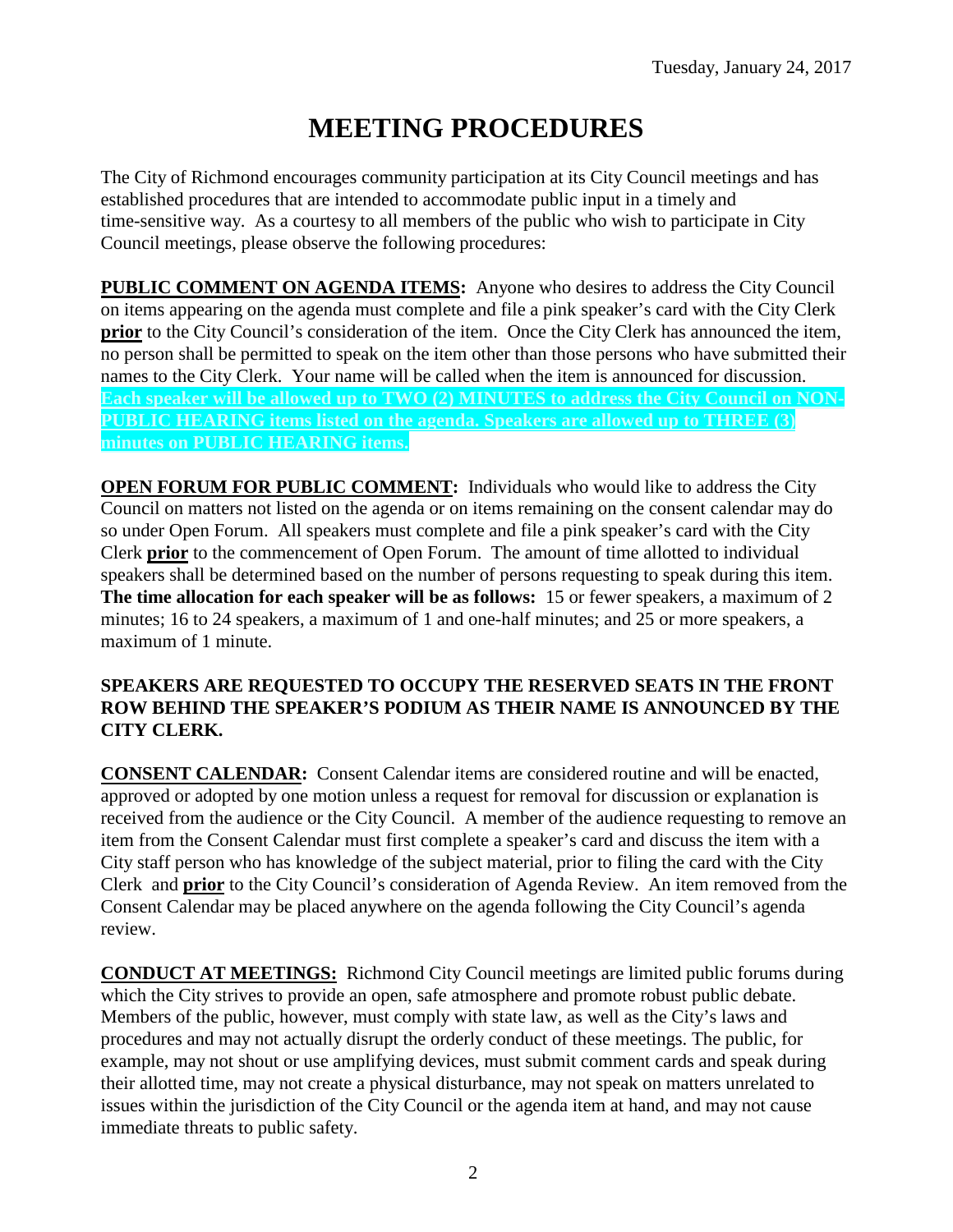**CITY HARASSMENT POLICY:** The City invites public comment and critique about its operations, including comment about the performance of its public officials and employees, at the public meetings of the City Council and boards and commissions. However, discriminatory or harassing comments about or in the presence of City employees, even comments by third parties, may create a hostile work environment, if severe or pervasive. The City prohibits harassment against an applicant, employee, or contractor on the basis of race, religious creed, color, national origin, ancestry, physical disability, medical condition, mental disability, marital status, sex (including pregnancy, childbirth, and related medical conditions), sexual orientation, gender identity, age or veteran status, or any other characteristic protected by federal, state or local law. In order to acknowledge the public's right to comment on City operations at public meetings, which could include comments that violate the City's harassment policy if such comments do not cause an actual disruption under the Council Rules and Procedures, while taking reasonable steps to protect City employees from discrimination and harassment, City Boards and Commissions shall adhere to the following procedures. If any person makes a harassing remark at a public meeting that violates the above City policy prohibiting harassment, the presiding officer of the meeting may, at the conclusion of the speaker's remarks and allotted time: (a) remind the public that the City's Policy Regarding Harassment of its Employees is contained in the written posted agenda; and (b) state that comments in violation of City policy are not condoned by the City and will play no role in City decisions. If any person makes a harassing remark at a public meeting that violates the above City policy, any City employee in the room who is offended by remarks violating the City's policy is excused from attendance at the meeting. No City employee is compelled to remain in attendance where it appears likely that speakers will make further harassing comments. If an employee leaves a City meeting for this reason, the presiding officer may send a designee to notify any offended employee who has left the meeting when those comments are likely concluded so that the employee may return to the meeting. The presiding officer may remind an employee or any council or board or commission member that he or she may leave the meeting if a remark violating the City's harassment policy is made. These procedures supplement the Council Rules and Procedures relating to disruption of orderly conduct at Council meetings.

Any law enforcement officer on duty or whose service is commanded by the presiding officer shall be Sergeant-at-Arms of the Council meetings. He/she, or they, shall carry out all orders and instructions given by the presiding officer for the purpose of maintaining order and decorum at the Council meetings (City Council Rules of Procedure and Order Section III F, RMC Section 2.12.030).

**\*\*\*\*\*\*\*\*\*\*\*\*\*\*\*\*\*\*\*\*\*\*\*\*\*\*\*\*\*\*\*\*\*\*\*\*\*\*\*\*\*\*\*\*\*\*\*\*\*\*\*\*\*\*\*\*\*\***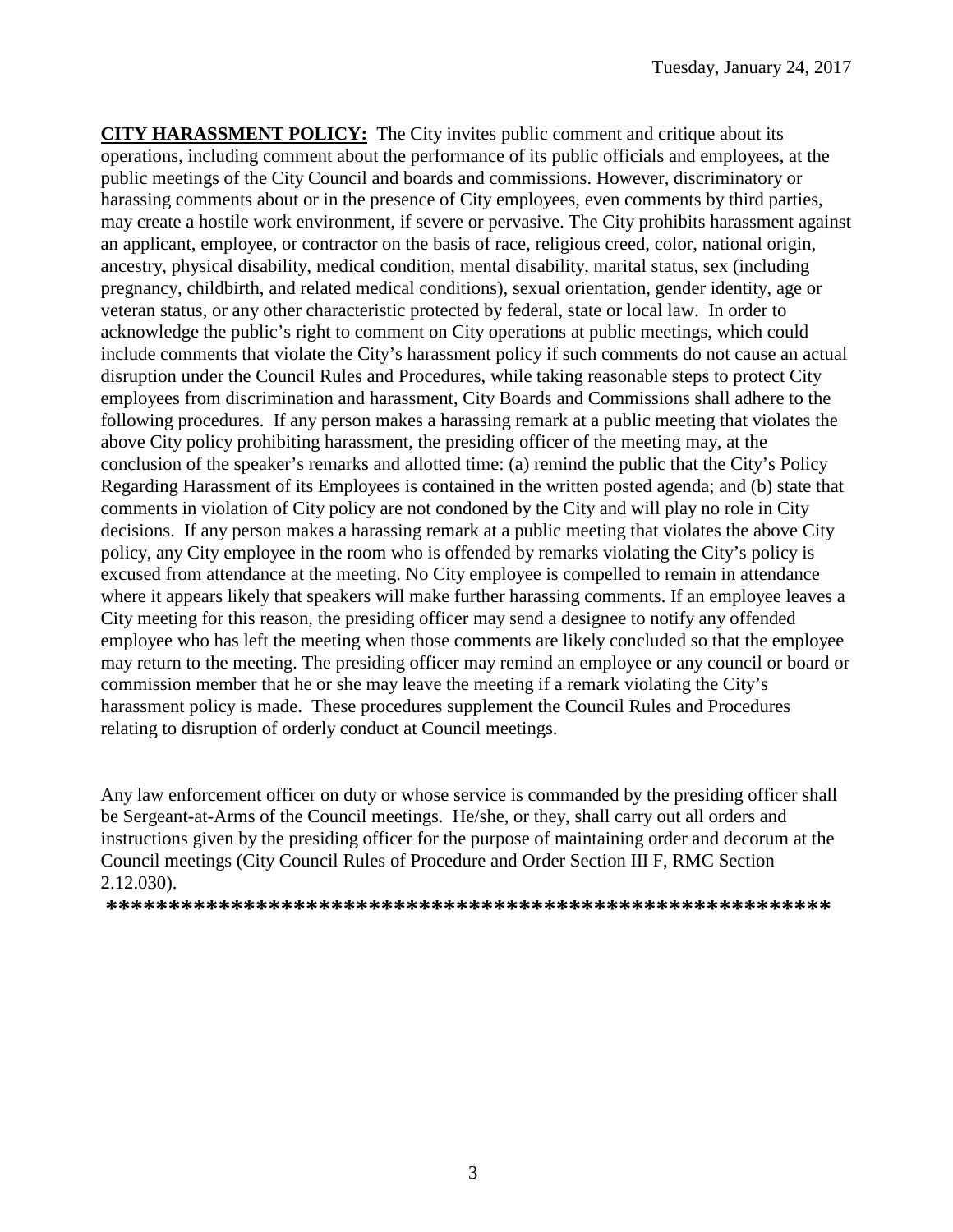# **OPEN SESSION TO HEAR PUBLIC COMMENT BEFORE CLOSED SESSION**

5:30 p.m.

## **A. ROLL CALL**

**B. PUBLIC COMMENT BEFORE CLOSED SESSION**

### **C. ADJOURN TO CLOSED SESSION**

# **CLOSED SESSION**

Shimada Room of the Community Services Building

#### **A. CITY COUNCIL**

**A-1.** CONFERENCE WITH LEGAL COUNSEL - EXISTING LITIGATION (Subdivision [a] of Government Code Section 54956.9):

> Paul vs. City of Richmond Hauschild vs. City of Richmond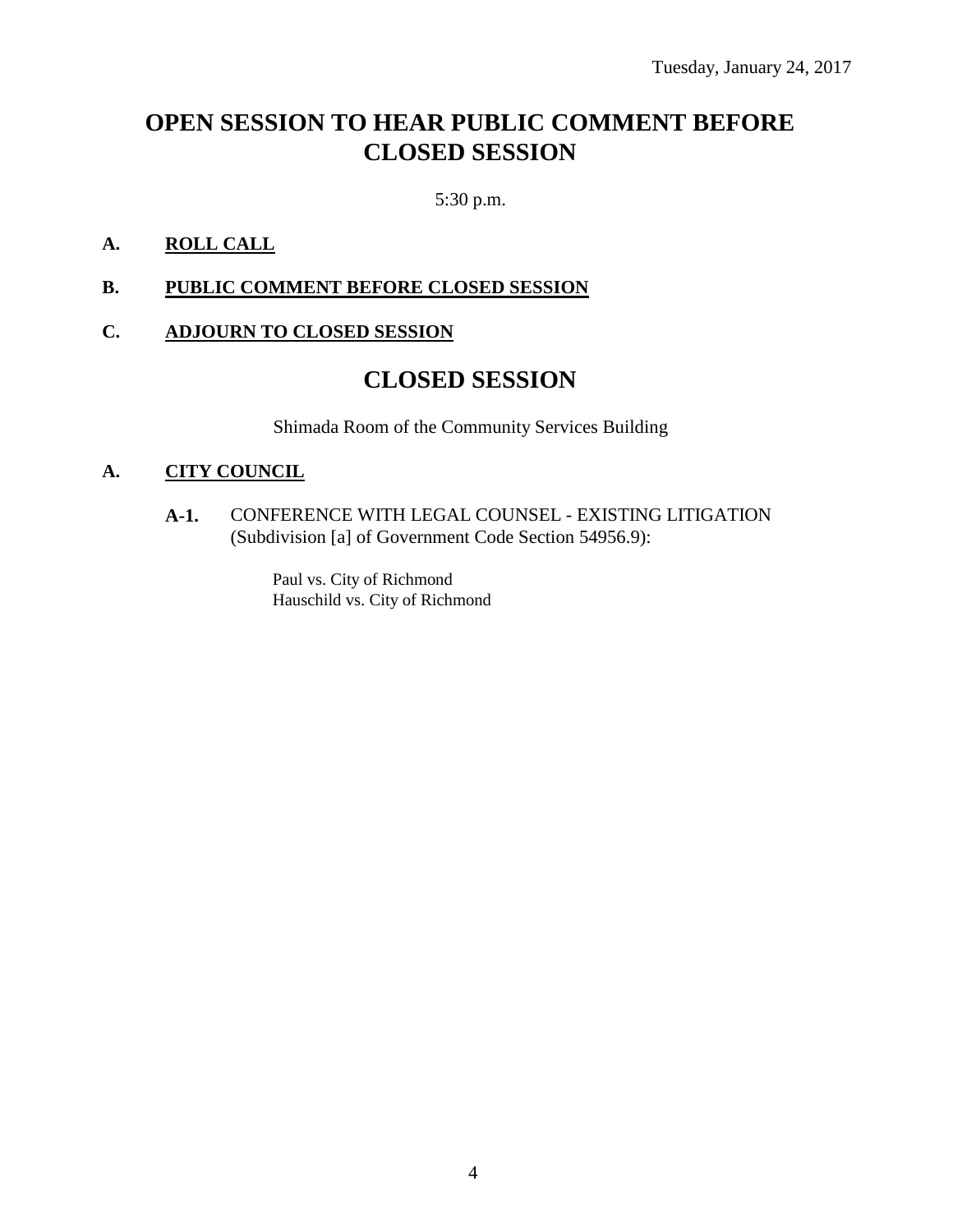# **REGULAR MEETING OF THE SUCCESSOR AGENCY TO THE RICHMOND COMMUNITY REDEVELOPMENT AGENCY AND RICHMOND CITY COUNCIL**

6:30 p.m.

## **A. PLEDGE TO THE FLAG**

**B. ROLL CALL**

#### **C. STATEMENT OF CONFLICT OF INTEREST**

#### **D. AGENDA REVIEW**

#### **E. PRESENTATIONS, PROCLAMATIONS, AND COMMENDATIONS**

- **E-1.** PROCLAMATION celebrating February 2017 as Black History Month in the City of Richmond - Mayor's Office (Mayor Tom Butt 620-6503).
- **E-2.** ANNOUNCE City of Richmond Boards and Commissions vacancies as of January 24, 2017, and ask that interested residents send applications to the City Clerk - Office of the Mayor (Mayor Tom Butt 620-6503).

#### **F. REPORT FROM THE CITY ATTORNEY OF FINAL DECISIONS MADE DURING CLOSED SESSION**

#### **G. REPORT FROM THE CITY MANAGER**

#### **H. OPEN FORUM FOR PUBLIC COMMENT**

#### **I. SUCCESSOR AGENCY TO THE RICHMOND COMMUNITY REDEVELOPMENT AGENCY CONSENT CALENDAR**

**I-1.** ADOPT a resolution approving the Successor Agency to the Richmond Community Redevelopment Agency's Recognized Obligation Payment Schedule for the period July 2017 through June 2018 (ROPS 17-18) pursuant to California Health and Safety Code 34177 – Successor Agency to the Richmond Community Redevelopment Agency (Tim Jones 621-1310/Stacie Plummer 620-6930).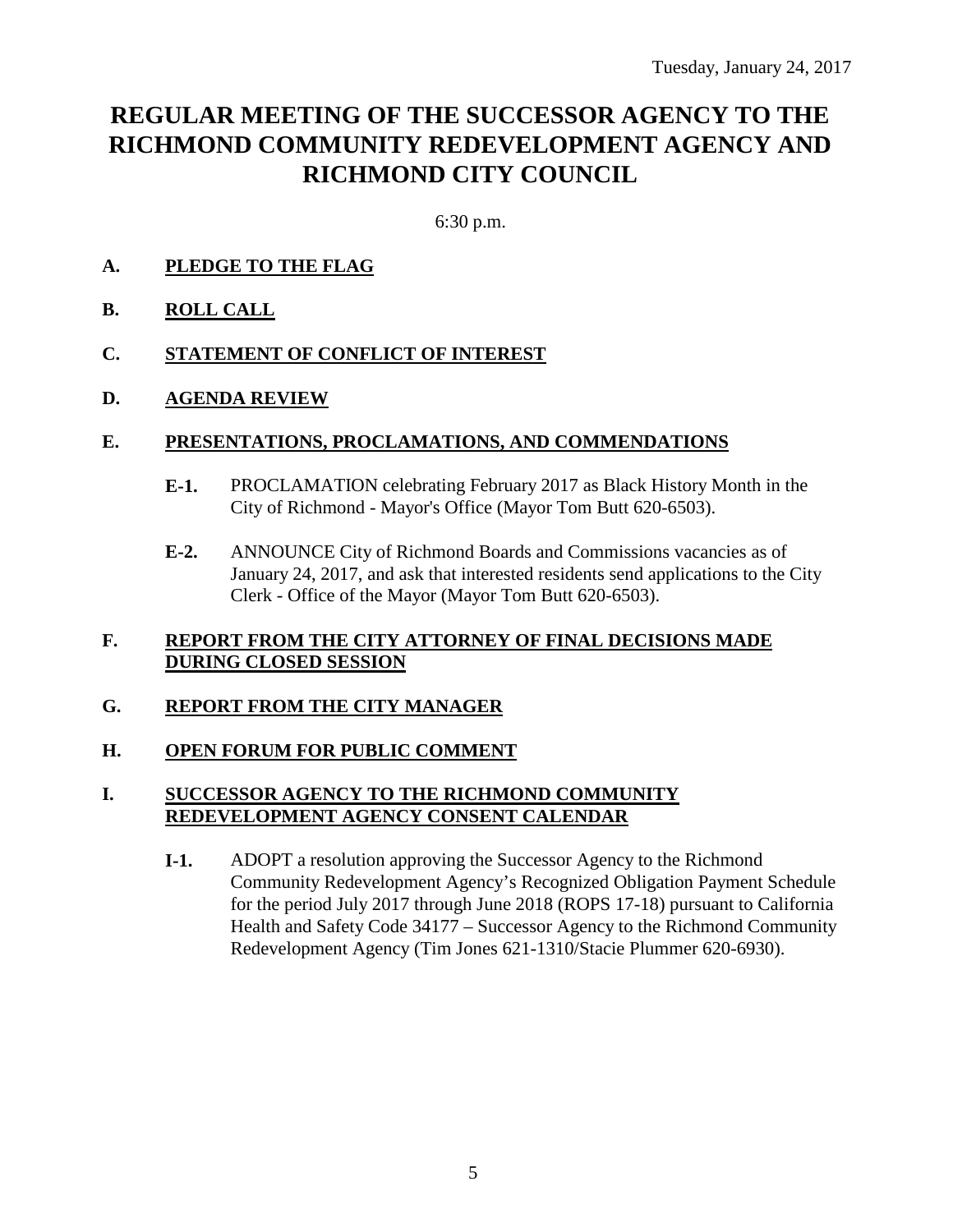# **J. STUDY AND ACTION SESSION/STUDY SESSION**

- **J-1.** DISCUSS and DIRECT staff to initiate the General Plan Amendment process per RMC 15.04.813.030 B to amend the GP 2030 by changing the land use designation for General Plan Change Area 12 (Northshore) to 1) Open Space/Parks and Recreation, 2) Agriculture, and 3) Public, Cultural and Institutional and FURTHER DIRECT staff to prepare an urgency ordinance for Council consideration and adoption at its February 7, 2017 meeting, effective immediately upon adoption, temporarily prohibiting land uses in Change Area that conflict with the contemplated General Plan Amendment for this area while the City is considering a General Plan Amendment for Change Area 12 - Councilmember Gayle McLaughlin (620-5431) and Vice Mayor Jovanka Beckles (620-6568).
- **J-2.** CONSIDER Council options for the certified Richmond Hills initiative measure, including: (1) Adopting the ordinance; (2) Placing the measure on the November 2018 ballot; or (3) Directing staff to prepare a report on the impacts of the measure, and DIRECT staff to prepare a report pursuant to Elections Code section 9212 regarding the impacts of the measure - City Clerk's Office (Pamela Christian 620-6513).
- **J-3.** RECEIVE an update regarding ongoing issues related to the handling of organic materials at the West Contra Costa Sanitary Landfill - Mayor's Office (Mayor Tom Butt 620-6503).
- **J-4.** RECEIVE a report on the Greenhouse Gas (GHG) and community programs developed and implemented with fiscal year 2015-16 Environmental & Community Investment Agreement (ECIA) funds and APPROVE the fiscal year 2015-2016 ECIA annual report - City Manager's Office (Bill Lindsay 620-6512). **This item was continued from the December 20, 2016, meeting.**
- **J-5.** RECEIVE a presentation and provide policy direction on a proposed ordinance establishing a Public Art Fee for private development - Library and Cultural Services Department (Katy Curl 620-6554/Michele Seville 620-6952).
- **J-6.** RECEIVE a presentation on the activities of the Richmond Municipal Sewer District pursuant to the 2006 Baykeeper settlement agreement - Water Resource Recovery Department (Ryan Smith 620-5486).

### **K. REPORTS OF OFFICERS: REFERRALS TO STAFF, AND GENERAL REPORTS (INCLUDING AB 1234 REPORTS)**

# **L. ADJOURNMENT**

**\*\*\*\*\*\*\*\*\*\*\*\*\*\*\*\*\*\*\*\*\*\*\*\*\*\*\*\*\*\*\*\*\*\*\*\*\*\*\*\*\*\*\*\*\*\*\*\*\*\*\*\*\*\*\*\*\*\***

*This agenda may be previewed on KCRT – Channel 28, Richmond Television, City website www.ci.richmond.ca.us. Any documents produced by the City and distributed to a majority of the City Council regarding any item on this agenda will be made available at the*